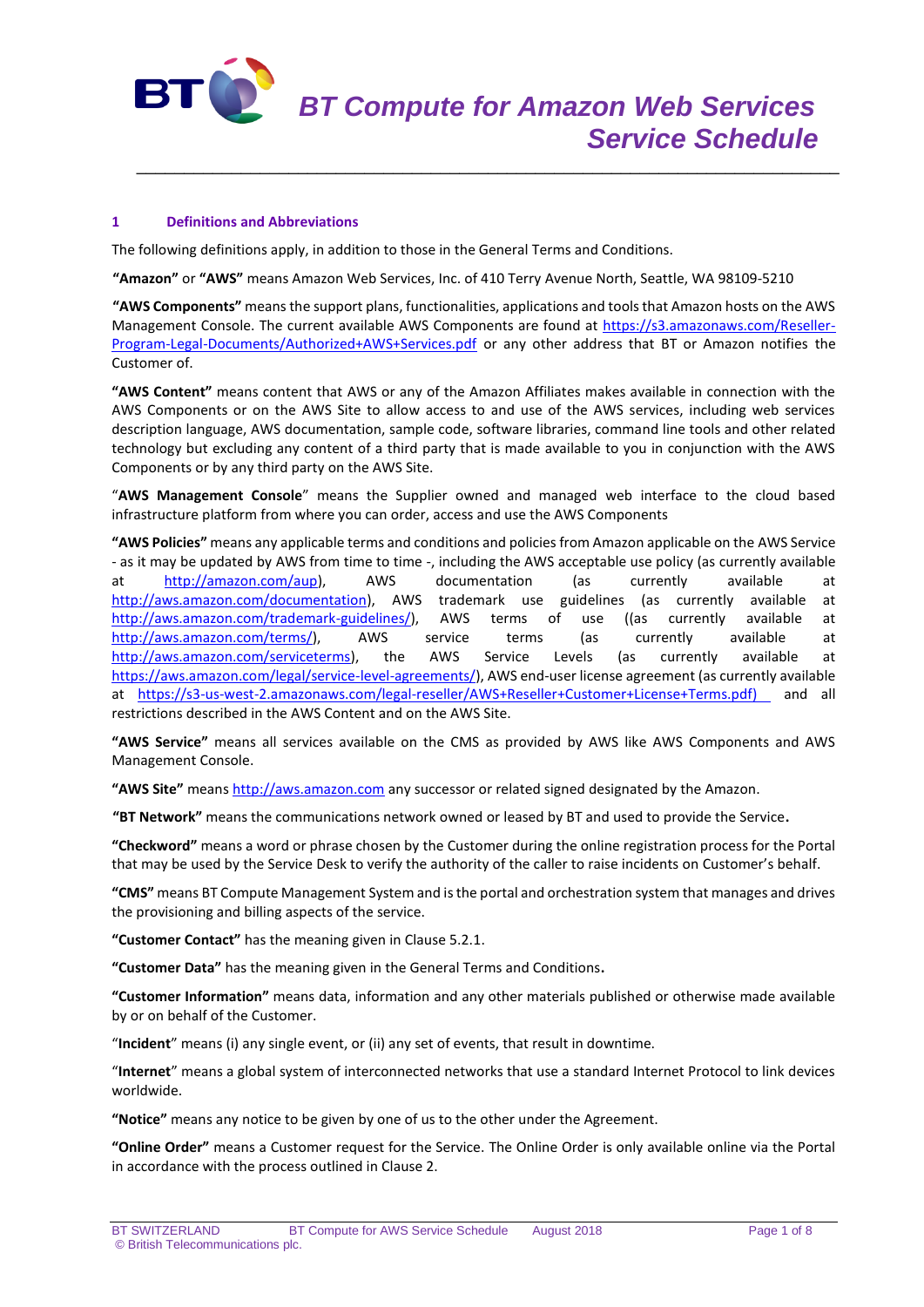

**"PCI DSS"** means the Payment Card Industry Data Security Standards, a set of policies and procedures, issued by the PCI Security Standards Council LLC ("PCI SSC", as may be adopted by local regulators, and intended to optimise the security of credit and debit card transactions and protect cardholders against misuse of their personal information.

\_\_\_\_\_\_\_\_\_\_\_\_\_\_\_\_\_\_\_\_\_\_\_\_\_\_\_\_\_\_\_\_\_\_\_\_\_\_\_\_\_\_\_\_\_\_\_\_\_\_\_\_\_\_\_\_\_\_\_\_\_\_\_\_\_\_\_\_\_\_\_\_\_\_

"**Planned Maintenance**" means any maintenance BT has planned to do in advance.

**"Portal(s)"** means the BT CMS Portal and/or the AWS Management Console that the Customer accesses for service administration and management of the AWS services order online by the Customer.

**"Service"** has the meaning given in Clause 2.

**"Service Credit"** means any agreed remedy for failure to meet a Service Level ascredited to the Customer following Amazon's claim approval.

**"Service Desk"** means the helpdesk to submit service requests, report Incidents and ask questions about the Service.

**"Service Level Agreement" or "SLA"** means the performance metric(s) set forth in the SLA that Amazon agrees to meet in the delivery of the AWS services.

"**Service Management Boundary**" has the meaning given in Clause 8.

**"Standard Service Components"** has the meaning given in Clause 2.1.

**"Subscription(s)"** means a consumption offering (also called pay-as-you-go (PAYG) based on actual usage.

**"Usage Charges"** means the Charges for the Service or applicable part of the Service that are calculated by multiplying the volume of units that the Customer used or incurred in a period (e.g. number of users using the Service, or the number of minutes the Service was used for) with the relevant fee that is specified in the Online Order.

## **2 Service Description**

- 2.1 BT will provide the Customer with the following Standard Service Components:
	- 2.1.1 Subscription set-up to provide the Customer with access to the AWS Management Console via the BT CMS Portal. The AWS Management Console will give the Customer access to a catalogue of available AWS Components. The BT CMS Portal will:
		- allow you to register and provide log on details for Users;
		- provide you with a reporting and management tool that:
			- shows details of the AWS Components that are being utilised;
			- provides you with usage reports detailing which Users are using which AWS Components; and
			- provides you with financial and billing information.
	- 2.1.2 A single invoice for the Service that will list Charges for the AWS Components that the Customer has consumed; and
	- 2.1.3 Service Desk support that will provide first line support to the Customer and is available 24hours per day, days per week and 365days per year for fault reporting and enquiries including first line support on the AWS Components.
- 2.2 The Customer may subsequently add to and/or remove any available AWS Components it has ordered via the Portal, using the Online Order.
- 2.3 The Portal will show the up-to-date list of available AWS Components and the prevailing Charges for these AWS Components.

## **3 Access to Internet**

3.1 The Customer acknowledges and agrees that where the Service provides access to the Internet, the use of the Internet is at the Customer's own risk.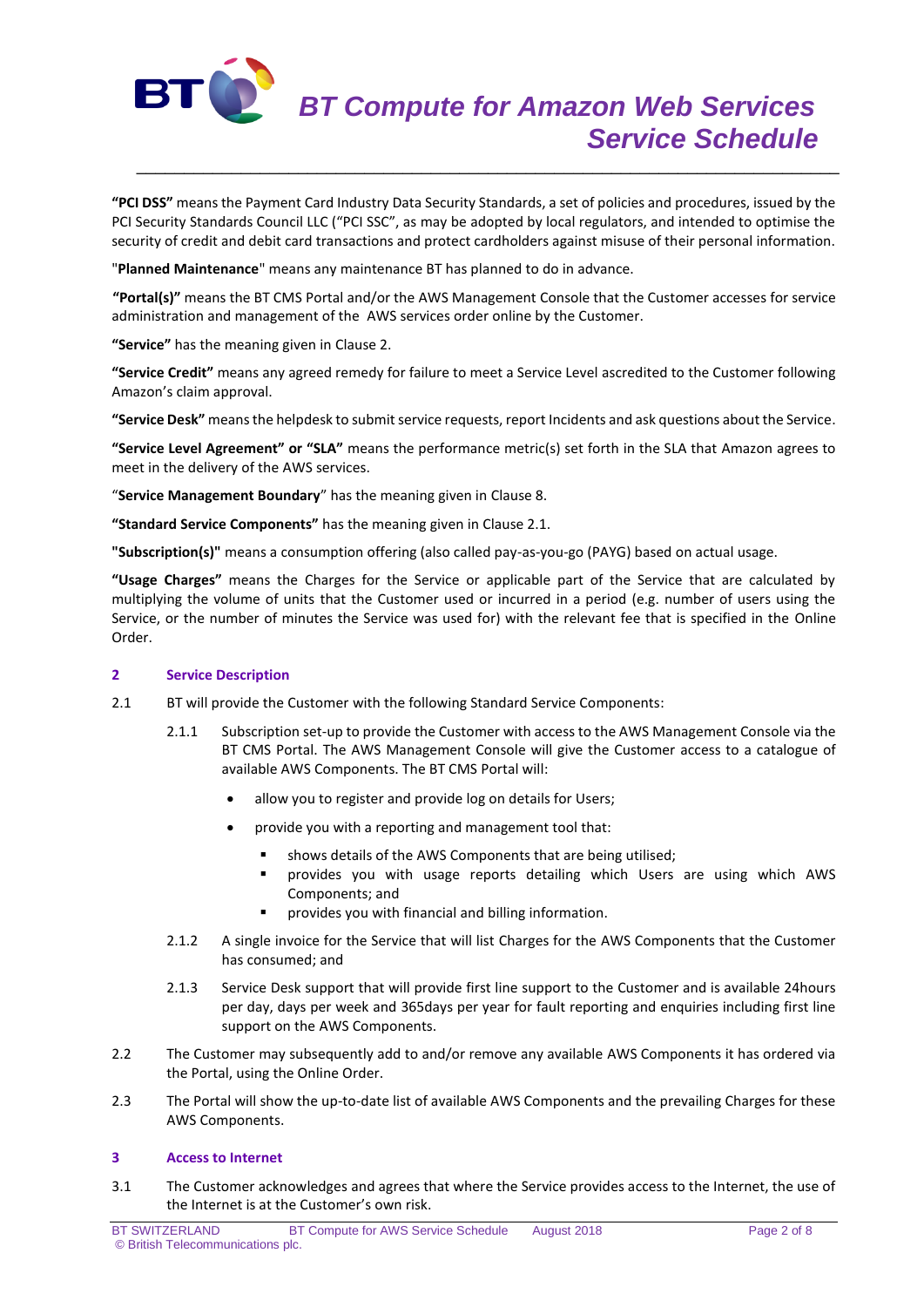

- 3.2 The Customer acknowledges that:
	- (a) The Internet is independent of the Service and BT has no responsibility for provision of the Internet; and

\_\_\_\_\_\_\_\_\_\_\_\_\_\_\_\_\_\_\_\_\_\_\_\_\_\_\_\_\_\_\_\_\_\_\_\_\_\_\_\_\_\_\_\_\_\_\_\_\_\_\_\_\_\_\_\_\_\_\_\_\_\_\_\_\_\_\_\_\_\_\_\_\_\_

(b) use of the Internet is solely at the Customer's risk and subject to all applicable laws. BT has no responsibility for any information, software, services or other materials obtained, downloaded, shared or transmitted by the Customer using the Internet.

#### **4 BT's Obligations**

#### Service Delivery

- 4.1 Before the Operational Service Date and, where applicable, throughout the provision of the Service, BT will:
	- 4.1.1 provide the Customer with contact details of the Service Desk;
	- 4.1.2 provide the Customer with AWS Component subscription(s) which the Customer can use to selfserve AWS Components using the AWS Management Console.

#### Service Operation

- 4.2 On and from the Operational Service Date, BT:
	- 4.2.1 will respond and use reasonable endeavours to remedy an Incident without undue delay and in accordance with Clauses 5.8 – 5.11 of this Schedule;
	- 4.2.2 BT may have to carry out routine or emergency maintenance, updates and other procedures for reasons of health, safety, security or otherwise to protect the Service, and which may cause a disruption to the Service, ("Planned Maintenance"). BT will provide the Customer with as much prior notice as practicable with respect to Planned Maintenance; and
	- 4.2.3 may require the Customer to change any or all passwords in accordance with Clause 6 of this Schedule.

## **5 Customer Obligations**

## Service Delivery

- 5.1 Next to accepting these conditions, the Customer must also accept on the Portal AWS Policiesfor each AWS Service the Customer orders and consumes.
- 5.2 Before the Operational Service Date and, where applicable, throughout the provision of the Service by BT, the Customer will:
	- provide BT with the names and contact details of any individuals authorised to act on the Customer's behalf for Service management matters ("**Customer Contact**"). BT may also accept instructions from a person who BT reasonably believe is acting with the Customer's authority;
	- provide BT with any information reasonably required without undue delay;
	- provide software, and telecommunications equipment and services, necessary to access and use the Portals and AWS Management Console;
	- ensure having a technical compatible browser to access, view or use the Portals;
	- not permit or make any attempt to disassemble, deconstruct, break down, hack or otherwise interfere with the Portals or any part of the Portals;
	- provide the Service Desk with at least 30 days notice should the Customer wish to terminate the Service as set out in Clause 11.3 and transfer the Customer's subscription to an alternative AWS partner.

Customer's use of AWS Management Console and AWS Components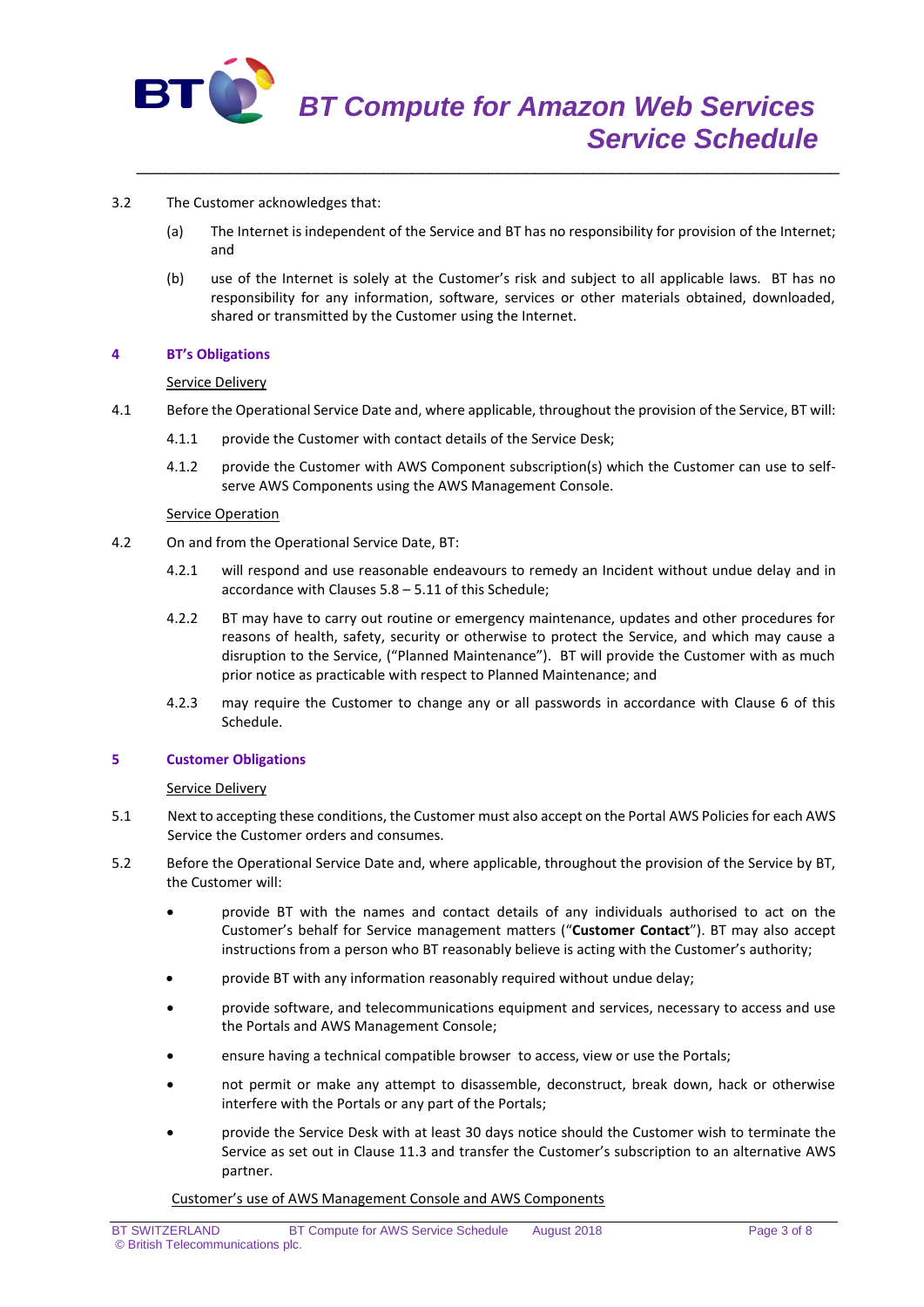

- 5.3 The Customer's use of the AWS Management Console and the provisioning of any of the AWS Components will be subject to the Customer's acceptance of the AWS Policies for each service presented to the Customer when the Customer accesses the AWS Management Console. The Customer acknowledges and agrees to observe and comply with these AWS Policies for any and all use of the AWS Service. If the Customer does not comply with AWS Policies, the Service may be restricted or suspended resulting that any access by the Customer and/or any User to Customer content and the Service offerings is terminate. In such event:
	- the Customer will indemnify BT against any claims, damages, losses, liabilities, costs and expenses (including reasonable legal fees) arising out of or in relation to any third party claim;
	- the Customer will continue to pay the Charges for the use of the Service until the Service is terminated, and
	- BT may charge a re-installation fee to re-start the Service and will indemnify BT against any claims, damages, losses, liabilities, costs and expenses (including reasonable legal fees) arising out of or in relation to any third party claim.
- 5.4 While BT will be responsible as first line helpdesk and managing any Service Credits for the AWS Component; any licenses, warranties and indemnities provided by BT do not apply to the Customer's use of the AWS Management Console or any of the AWS Components, but will be governed by the applicable AWS Policies as accepted by the Customer on the Portal. As result – except claims for Service Credits – any disputes related to the AWS Components ordered via this Service should be addressed directly to Amazon in accordance with the applicable AWS Policies as accepted by the Customer via the Portal.
- 5.5 Licence. The Service includes a limited, revocable, non-exclusive, non-sub licensable, non-transferrable licence to use the AWS Components for your own internal business purposes and in accordance with the AWS Policies. The Customer is not allowed to:
	- modify, alter with, repair or otherwise create derivative works of any Software (except where any AWS Components are provided under separate licence that expressly permits the creation of derivative works);
	- reverse engineer, disassemble or decompile the AWS Components or apply any other processes or procedures to derive the source code of any Software;
	- access or use the AWS Components in a way intended to avoid incurring Charges or exceeding any usage limits or quotas; and
	- resell or sublicense the AWS Components.
- 5.6 The Customer is solely responsible for any obligation or liability arising out of transactions of any kind entered into between the Customer and any third party accessing or relying on the Service, the Customer's information, or third party information. BT will not be a party to any transaction between the Customer and any third party.

## Service Operation

- 5.7 On and from the Operational Service Date, the Customer will:
	- pass Incident reports to the Service Desk using the reporting procedures agreed between the Parties;
	- ensure that any Customer Equipment that is connected to the Service or that the Customer use, directly or indirectly, in relation to the Service is:
		- (a) adequately protected against viruses and other breaches of security;
		- (b) technically compatible with the Service and will not harm or damage BT Equipment, the BT Network, or any of BTs' supplier's or subcontractor's network or equipment; and
		- (c) approved and used in accordance with relevant instructions and applicable law;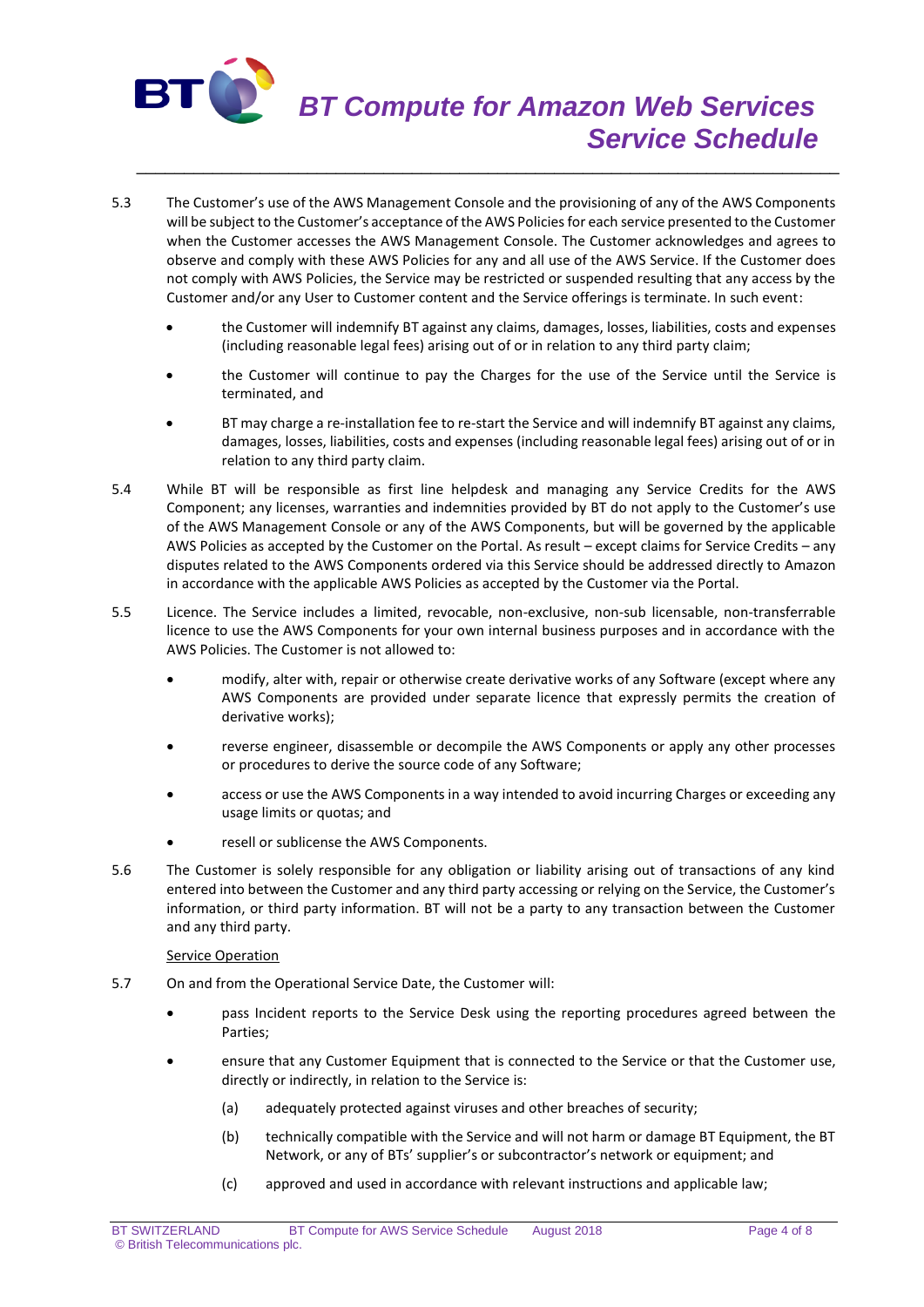

 distribute, manage and maintain access profiles, passwords and other systems administration information relating to the control of Users' access to the Service;

\_\_\_\_\_\_\_\_\_\_\_\_\_\_\_\_\_\_\_\_\_\_\_\_\_\_\_\_\_\_\_\_\_\_\_\_\_\_\_\_\_\_\_\_\_\_\_\_\_\_\_\_\_\_\_\_\_\_\_\_\_\_\_\_\_\_\_\_\_\_\_\_\_\_

- ensure the secure and proper use of all valid User access profiles, passwords and other systems administration information used in connection with the Service and:
	- (a) inform BT immediately if a user ID or password has, or is likely to, become known to an unauthorised person, or is being or may be used in an unauthorised way;
	- (b) take all reasonable steps to prevent unauthorised access to the Service; and
	- (c) satisfy BT security checks if a password is lost or forgotten.
- 5.8 If BT requests the Customer to do so in order to ensure the security or integrity of the Service, change any or all passwords and/or other systems administration information used in connection with the Service.

## Notification of Incidents

- 5.9 Where the Customer become aware of an Incident, the Customer will report it to BT Service Desk:
- 5.10 BT will provide the Customer a unique reference number for the Incident ("**Ticket**");
- 5.11 BT will close the Ticket when:
	- The Customer confirm that the Incident is cleared; or
	- BT has attempted unsuccessfully to contact the Customer, in the way agreed between the Parties, in relation to the Incident and the Customer has not responded within 2 hours of BT's attempt to contact the Customer.
- 5.12 If the Customer states that the Incident is not cleared, the Ticket will remain open, and BT will continue to work to resolve the Incident.

## **6 Security**

- 6.1 The Customer is responsible for the security and proper use of all User IDs, Checkwords and passwords. BT reserves the right to suspend access to the Service at any time if BT has reason to believe that there is, or is likely to be, a breach of security or misuse of the Service. BT will notify the Customer as soon as possible after it has done so.
- 6.2 The Customer will immediately inform BT if there is any reason to believe that a User ID, password, or Checkword allocated by BT has, or is likely to, become known to someone not authorised to use it or is being, or is likely to be, used in an unauthorised way.
- 6.3 BT reserves the right to require the Customer to change any or all of the Checkwords or passwords associated with the Service and used by the Customer in connection with the Service.
- 6.4 The Service is delivered within a secure BT data centre with a security policy for the protection of Site, infrastructure and network. Although BT will use reasonable care and skill in carrying out its obligations under this Agreement in accordance with BT's security policy, it is not possible to guarantee that all instances of fraud, misuse, unwanted or unauthorised activity or access to the Customer's Information will be prevented or detected. Whenever BT becomes aware that security has been compromised, BT will take actions in order to limit any further occurrences of fraud, misuse, unwanted or unauthorised activity or access to the Customer's Information. Nevertheless, BT accepts no liability for any such incidents, or for any loss or damage suffered by the Customer. The Customer shall therefore take responsibility for the security of the Customer Information, Content and application of security policies designed to prevent unwanted or unauthorised activity or access to the Customer's Information.

## **7 Processing of Personal Data**

7.1 With regard to any Personal Data provided and collected via the Portal BT or its sub-processor will Process the Customer Personal Data as set out in this Schedule for as long as BT provides the AWS Service and for as long as BT may be required to Process the Customer Personal Data in accordance with applicable law.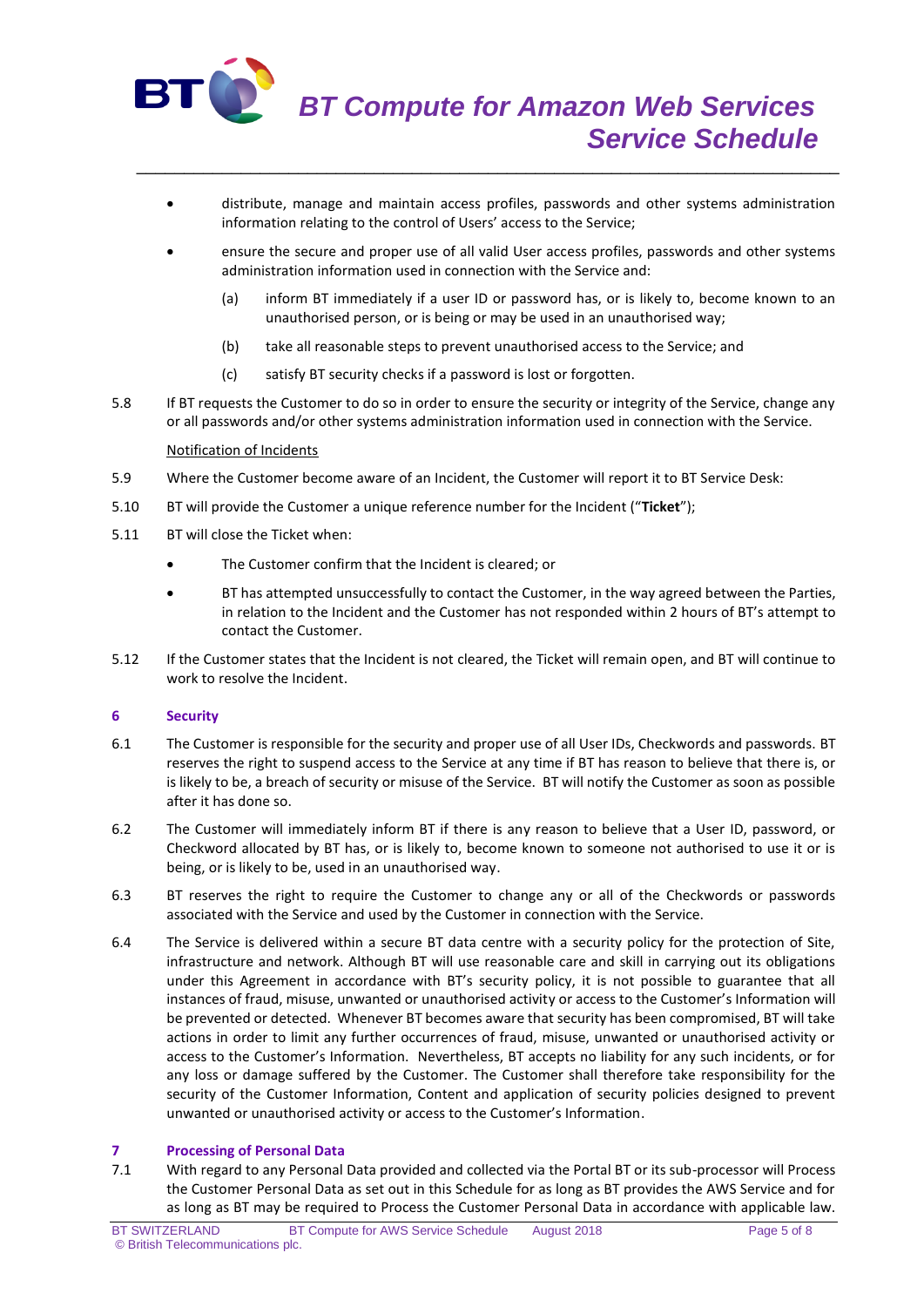

\_\_\_\_\_\_\_\_\_\_\_\_\_\_\_\_\_\_\_\_\_\_\_\_\_\_\_\_\_\_\_\_\_\_\_\_\_\_\_\_\_\_\_\_\_\_\_\_\_\_\_\_\_\_\_\_\_\_\_\_\_\_\_\_\_\_\_\_\_\_\_\_\_\_

Any personal Data that may be collected and processed by BT (is subject to the data protection provisions as set in the General Terms and Conditions.

- 7.2 The nature and purpose of the Processing of Customer Personal Data via the Portal by BT includes for:
	- billing and invoicing; and
	- incident response and escalation.
- 7.3 The types of Customer Personal Data Processed by BT or its sub-processors or the Customer via the Portal may be:
	- website or IP address;
	- name;
	- address;
	- telephone number;
	- email address;
	- job title;
	- company name; and
	- contact records.

This list is not exhaustive as the Customer will specify what Customer Personal Data is Processed.

- 7.4 The Customer Personal Data on the Portal may concern the following categories of Data Subjects:
	- Customer employees;
	- Customer's customers or third parties; and
	- any Data Subject (as controlled by the Customer).

This list is not exhaustive as the Customer will specify what Customer Personal Data is Processed.

- 7.5 In respect of any Personal Data Processed through the AWS Service:
	- (a) the Customer will be Controller; and
	- (b) the Supplier will act as Processor.
- 7.6 BT will share the following Personal Data with the Amazon so that the Amazon can:
	- (a) verify if the Customer is a BT customer and that the Customer and the Users are authorised to use the AWS Service;
	- (b) enforce the EULA;
	- (c) identify any misuse or suspected misuse of the AWS Service; and
	- (d) monitor accounts and transition the AWS Service to another authorised provider of the AWS Service;
	- (e) name of each User;
	- (f) telephone number, email address and other contact details of each User; and
	- (g) city, state/region, country and zip/postal code of each User;
- 7.7 For the avoidance of doubt, BT will process Personal Data only to the extent required for providing the Standard Service Components set out in clause 2.1 and BT will not have access to Personal Data and/or other confidential information that may be shared between the Customer and Amazon regarding the use of the AWS Management Console and the provisioning of any of the AWS Components. Any handling activities for the AWS Management Console and AWS Components will be governed by the agreements between the Customer and Amazon and therefore BT will not be responsible and liable for the security and the processing of any Personal Data in connection with Customer' use of the AWS Management Console. Any claims and/or complaints in relation to the security and the processing of any such Personal Data may only be made by the Customer against Amazon under the AWS Policies.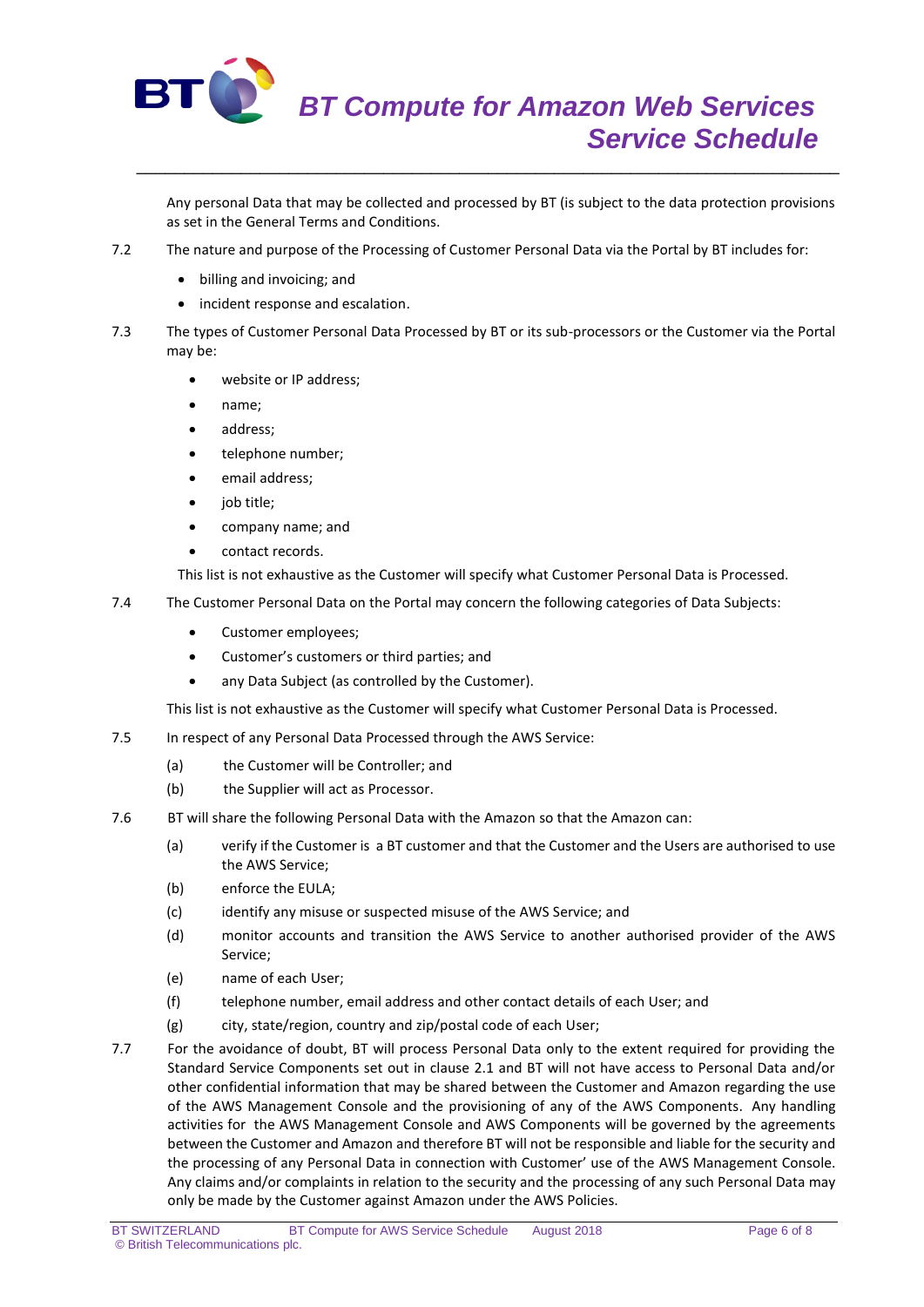

#### **8 Service Management Boundary**

8.1 BT will provide and manage the Service set out in this Schedule and up to the point where the CMS connects to the AWS Management Console as set out in the Online Order ("**Service Management Boundary**").

\_\_\_\_\_\_\_\_\_\_\_\_\_\_\_\_\_\_\_\_\_\_\_\_\_\_\_\_\_\_\_\_\_\_\_\_\_\_\_\_\_\_\_\_\_\_\_\_\_\_\_\_\_\_\_\_\_\_\_\_\_\_\_\_\_\_\_\_\_\_\_\_\_\_

- 8.2 BT will have no responsibility for the Service outside the Service Management Boundary. For the avoidance of doubt, the Service Management Boundary does not include the AWS Management Console and any AWS Components accessed via the AWS Management Console; hence any claims and/or complaints in relation to the AWS Services may only be made by the Customer against Amazon under the AWS Policies.
- 8.3 BT does not make any representations, whether express or implied, that the Service will operate in combination with any Customer Equipment or other equipment and software.
- 8.4 PCI DSS Compliance Obligations. BT will only be responsible for ensuring PCI DSS compliance for the provision of the Service under the Agreement, but not for ensuring PCI DSS compliance for any other element or service outside of this Service Management Boundary..

# **9 Charges**

- 9.1 The Charges for the Service will be set out on the Online Order and will be invoiced and paid in accordance with the applicable provisions as agreed in the General Terms and Conditions.
- 9.2 Unless stated otherwise in an applicable Online Order, BT will invoice the Customer for:
	- 9.2.1 Usage Charges will be monthly in arrears on the first day of the relevant month calculated at the then current rates for each AWS Component consumed within the Customer's subscription.
	- 9.2.2 BT may invoice the Customer for any of the following Charges in addition to those set out in the Online Order.
		- (a) Charges for investigating Incidents that the Customer reports to BT where BT finds no Incident or that the Incident is caused by something for which BT are not responsible under the Contract;
		- (b) Charges for restoring Service if the Service has been suspended;
		- (c) any other Charges set out in any applicable Online Order or as otherwise agreed between the Parties.

#### **10 Service Levels**

- 10.1 Any Service Levels are subject to the Terms of Use between Amazon and the Customer. They are subject to changes, additions or discontinuation as directed by Amazon from time to time.
- 10.2 When managing the Service Credits, BT takes into account the then currently valid terms between Amazon and the Customer.
- 10.3 The Customer will ensure that claims for Service Credits will be received by BT within 45 days of the Incident that is the subject of the claim occurred; otherwise the claim shall be considered invalid.
- 10.4 BT will submit all information relating to the claim for Service Credits to AWS who will determine whether a Service Credit is owed. BT will process all information relating to claims during the subsequent month and within 45 Business Days of receipt.
- 10.5 BT will communicate AWS decision to either approve or decline the claim to the Customer.
- 10.6 If AWS determine that a Service Credit is owed to the Customer, BT will apply the Service Credit to the Customer's invoice on the next invoice.
- 10.7 BT accepts no liability for AWS non-approval of a claim.
- 10.8 The AWS Service Levels shall not apply during any trial period of the AWS Service and/or if the Service has been suspended or restricted in accordance with the terms of the Agreement.